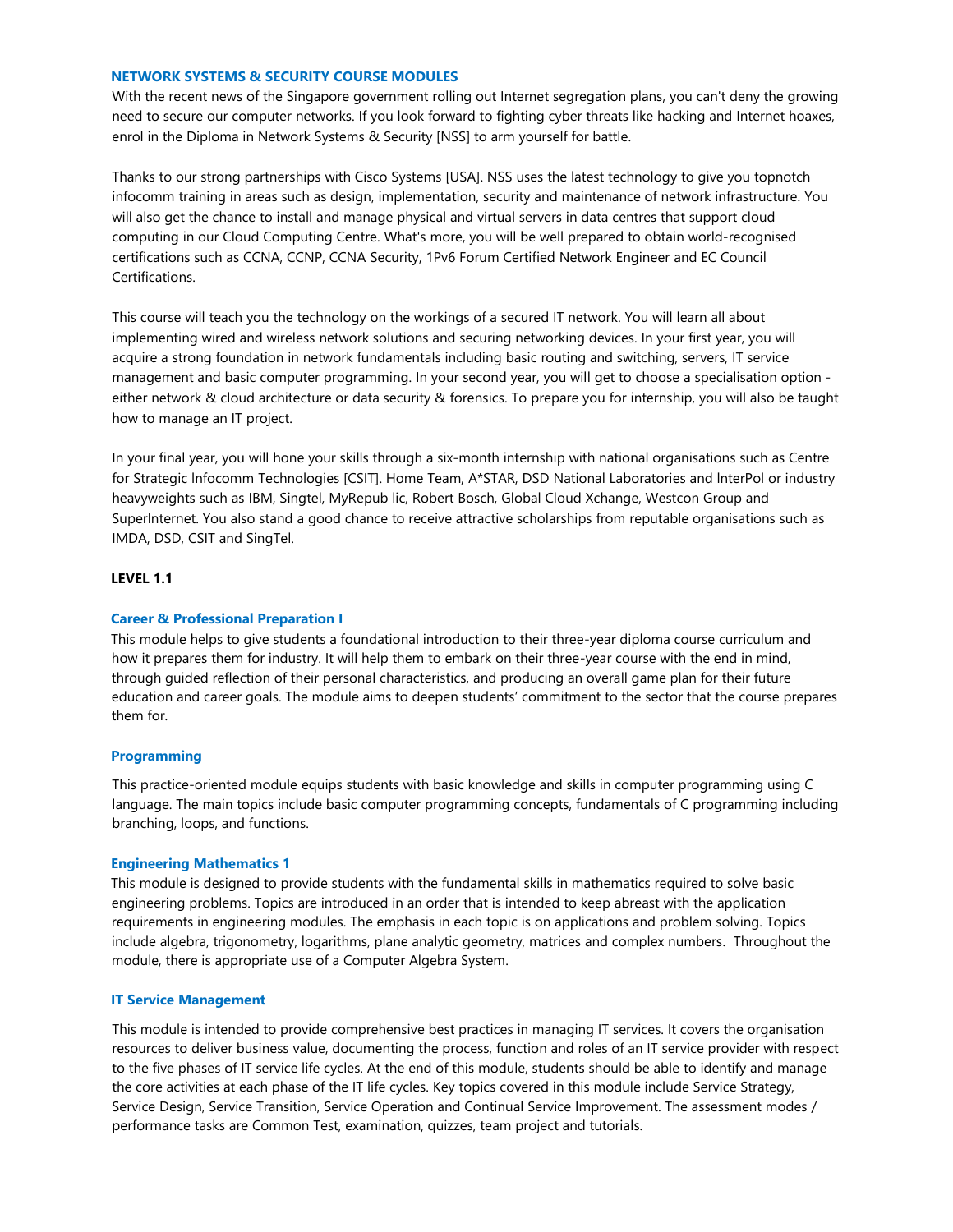### **Network Fundamentals**

This module introduces the architecture, structure, functions, components, and models of the Internet and other computer networks. The principles and structure of IP addressing and the fundamentals of Ethernet concepts, media, and operations are introduced to provide a foundation for the curriculum. By the end of the course, students will be able to build simple LANs, perform basic configurations for routers and switches, and implement IP addressing schemes.

#### **Linux Servers**

This module covers the basics of the Linux operating system and server. Concepts include the use of Linux commands to access and manage directories, files, setting of file security and access rights, usage of key Linux tools and commands, management of users, processes and software in the system, and basic implementation of servers such as LAMP, DNS and DHCP, in a network. With lab-based and project-based learning as its signature pedagogies, the hands-on practical sessions and tests coupled with project work will assess students on their technical knowledge, problem-solving/troubleshooting skills, project management, documentation, presentation and teamwork.

### **Innovation Made Possible (IS Module)**

This module aims to help students discover and hone their innate ability to think creatively and come up with innovations to tackle problems close to their hearts. Underpinned by the Design Thinking framework, students will be sensitized to the process of user-centric problem solving. They will be introduced to concepts such as empathy, problem-definition, ideation, prototyping and testing through a practical approach featuring engaging out-ofclassroom activities, just-in-time master-classes and a hands-on, "learning by doing" delivery format. Ultimately, the module will help students recognize that innovation is attainable and fun and develop creative confidence to explore new ideas in their studies and beyond.

### **LEVEL 1.2**

## **Applications Programming**

This module is intended to equip students with the fundamental skills required to develop Windows Form applications. The students will develop conceptual understanding to design and develop applications to solve business and engineering problems. Key topics include Windows Control classes, branching & looping, array, data files accessing and methods.

## **Basic Routing & Switching**

This module introduces the architecture, components, and operations of routers and switches in medium-size network networks. It also provides extensive coverage of networking topics, from fundamentals to advanced IP applications and services. Students would acquire knowledge and skills in configuring LAN switches and IP routers, identifying basic security threats, virtual LAN (VLAN) and inter-VLAN routing operations, dynamic & static routing concepts, configuring OSPF in both IPv4 and IPv6, understanding and configuring Access Control List (ACL), configuration and troubleshooting DHCP & network address translation (NAT) operations.

#### **Digital Fundamentals**

This module introduces the basic principles of digital systems. It covers combinational and sequential logics circuits, multiplexers/demultiplexers and decoders. Flip-flops and their application in counters and registers will also be discussed. This basic knowledge is essential for students to be able to analyse, troubleshoot and design basic digital circuit system.

#### **Engineering Mathematics 2**

This module is designed to provide students with the fundamental skills in mathematics required to solve basic engineering problems. Topics are introduced in an order that is intended to keep abreast of the application requirements in engineering modules. The emphasis in each topic is on simple applications and problem solving. Throughout the module, there is appropriate use of a Computer Algebra System. Topics include trigonometry, differentiation and simple integration with applications.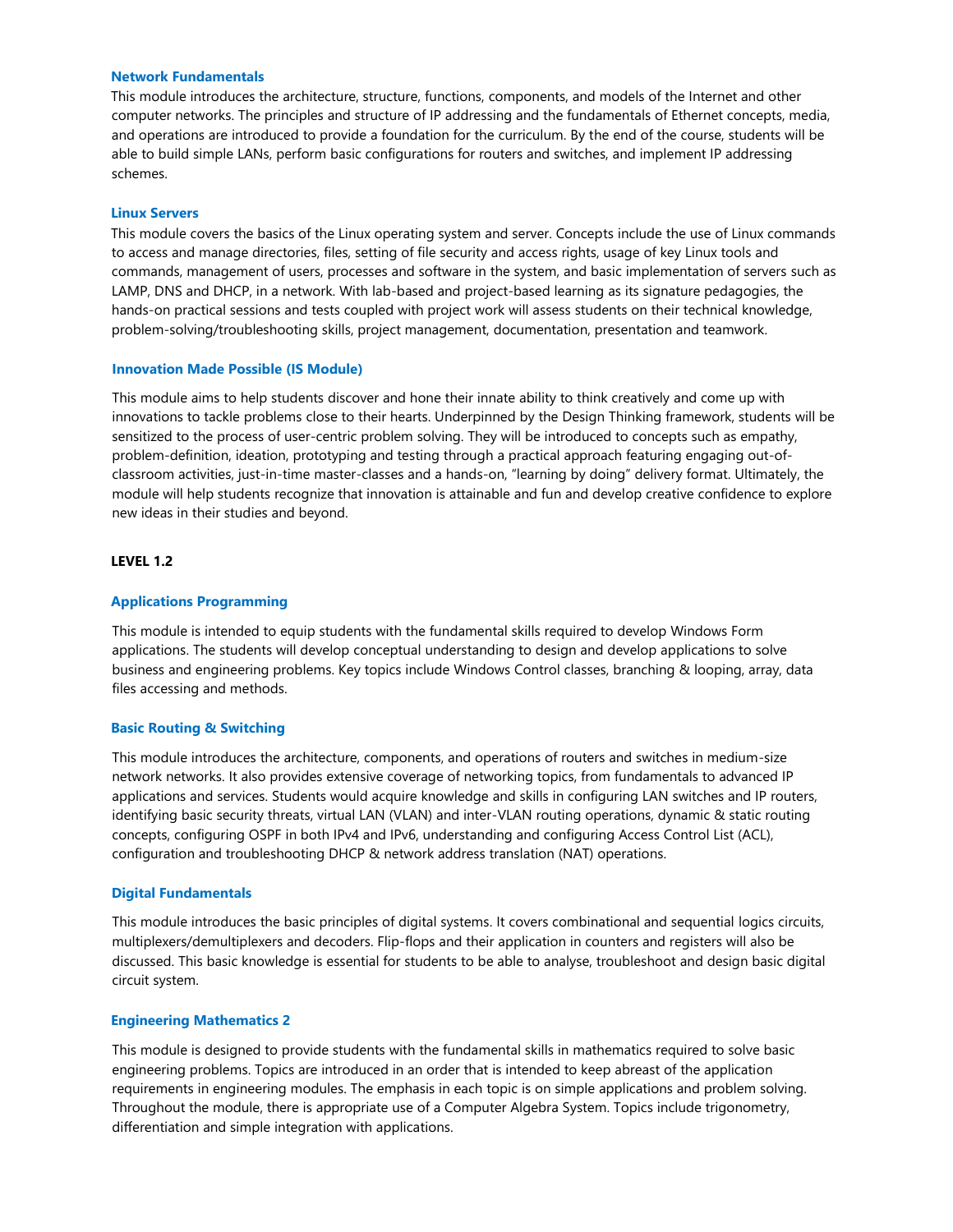## **Windows Servers**

This module is intended to provide students with classroom and laboratory experience in current and emerging Windows Server technology. Students get hands-on instruction and practice installing, configuring and maintaining Windows Servers, obtain the skills and knowledge necessary to implement a core Windows Servers infrastructure in an existing enterprise environment.

#### **Sports and Wellness (IS Module)**

This module helps you to learn a sport as a recreational activity to keep you fit and healthy. Team-building and collaboration skills are developed as you network with other students. There is a total of 19 sports electives to choose from: Aerobics, Badminton, Basketball, Cheerleading, Dance Movement, Dancesport, Flag Football, Hip Hop, Life Saving / Swimming, Netball, Orienteering, Street Soccer, Soccer, Softball, Tennis, Touch Rugby, Volleyball, Wellness Programme and Yoga. Outstanding students are awarded a Pass with Merit.

#### **Communication Essentials (IS Module)**

This module aims to develop written and spoken communicative competence in students by exposing them to a range of contemporary issues. Through researching on and discussing different topics from different disciplinary perspectives, students acquire lexis and syntax through critical reading and writing while developing awareness of self in society. The integration of critical thinking and analysis will enable students to articulate their thoughts and perspectives through oral presentations and written texts. The module will also develop an awareness of cultural intelligence with global viewpoints.

# **COURSE CURRICULUM**

| <b>Module Name</b>                     | <b>Credit Units</b> |
|----------------------------------------|---------------------|
| <b>YEAR 1</b>                          |                     |
|                                        |                     |
| Level 1.1 (26 hours per week)          |                     |
| Career & Professional Preparation I    | $\overline{2}$      |
| Programming                            | $\overline{4}$      |
| <b>Engineering Mathematics 1</b>       | $\overline{4}$      |
| <b>IT Service Management</b>           | $\overline{3}$      |
| <b>Linux Servers</b>                   | $\overline{4}$      |
| Network Fundamentals <sup>@</sup>      | 6                   |
| Innovation Made Possible ^             | 3                   |
|                                        |                     |
| Level 1.2 (27 hours per week)          |                     |
| <b>Applications Programming</b>        | 4                   |
| Basic Routing & Switching <sup>@</sup> | 6                   |
| Digital Fundamentals                   | $\overline{4}$      |
| <b>Engineering Mathematics 2</b>       | $\overline{4}$      |
| <b>Windows Servers</b>                 | $\overline{4}$      |
| Communication Essential ^              | 3                   |
| Sports & Wellness ^                    | $\overline{2}$      |

**Notes:**